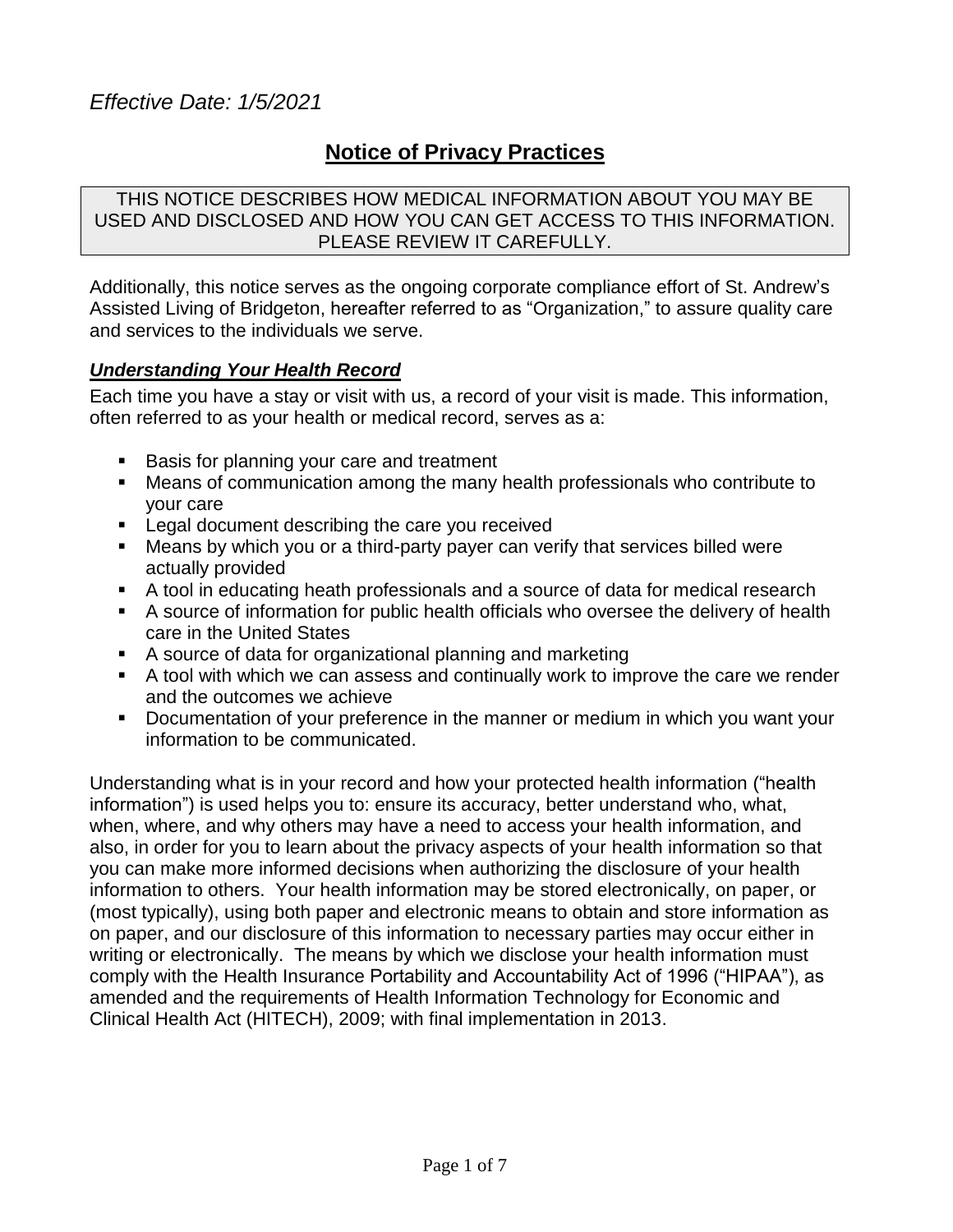# **Our Responsibilities**

Our Organization is required to:

- **Maintain the privacy of your health information**
- **Provide you with a notice as to our legal duties and privacy practices with respect to** information we collect and maintain about you
- Abide by the terms of the notice currently in effect
- Accommodate reasonable requests you may have to communicate health information by alternative means or at alternative locations
- Notify you if we are unable to agree to a requested accommodation
- Accommodate your request for restriction on certain disclosures to health plans when you have paid in full for a health care item or service
- Notify you of a breach of your personal health information
- Obtain your authorization prior to using your health information for marketing purposes
- Obtain your authorization prior to making a disclosure that would constitute a sale of your health information
- Obtain your authorization before certain disclosures of psychotherapy notes
- **Provide you with an opportunity to opt-out of receiving fundraising communications**

We reserve the right to change our practices and to make the new provisions effective for all health information we maintain. We will have available a copy of the current notice in the Organization. The notice will contain on the first page, the effective date. We will not use or disclose your health information without your authorization, except as described in this notice.

## *How We Will Use or Disclose Your Health Information*

The following categories describe different ways that we use and disclose health information. For each category, we will explain what we mean and give examples. Not every use or disclosure in a category will be listed. However, all of the ways we are permitted to use and disclose health information will fall within one of the categories.

- (1) Treatment. We will use your health information for treatment. For example, information obtained by a nurse, physician, or other member of your health care team will be recorded in your record and used to determine your course of treatment. Members of your health care team will then record the actions they took and their observations.
- (2) Payment. We will use your health information for payment. For example, a bill may be sent to you or a third-party payer, including Medicare or Medicaid. The information on or accompanying the bill may include information that identifies you, as well as your diagnosis, procedures, and supplies used.
- (3) Health care operations. We will use your health information for regular health operations. For example, members of the medical staff, the risk or quality improvement manager, or members of the quality improvement team may use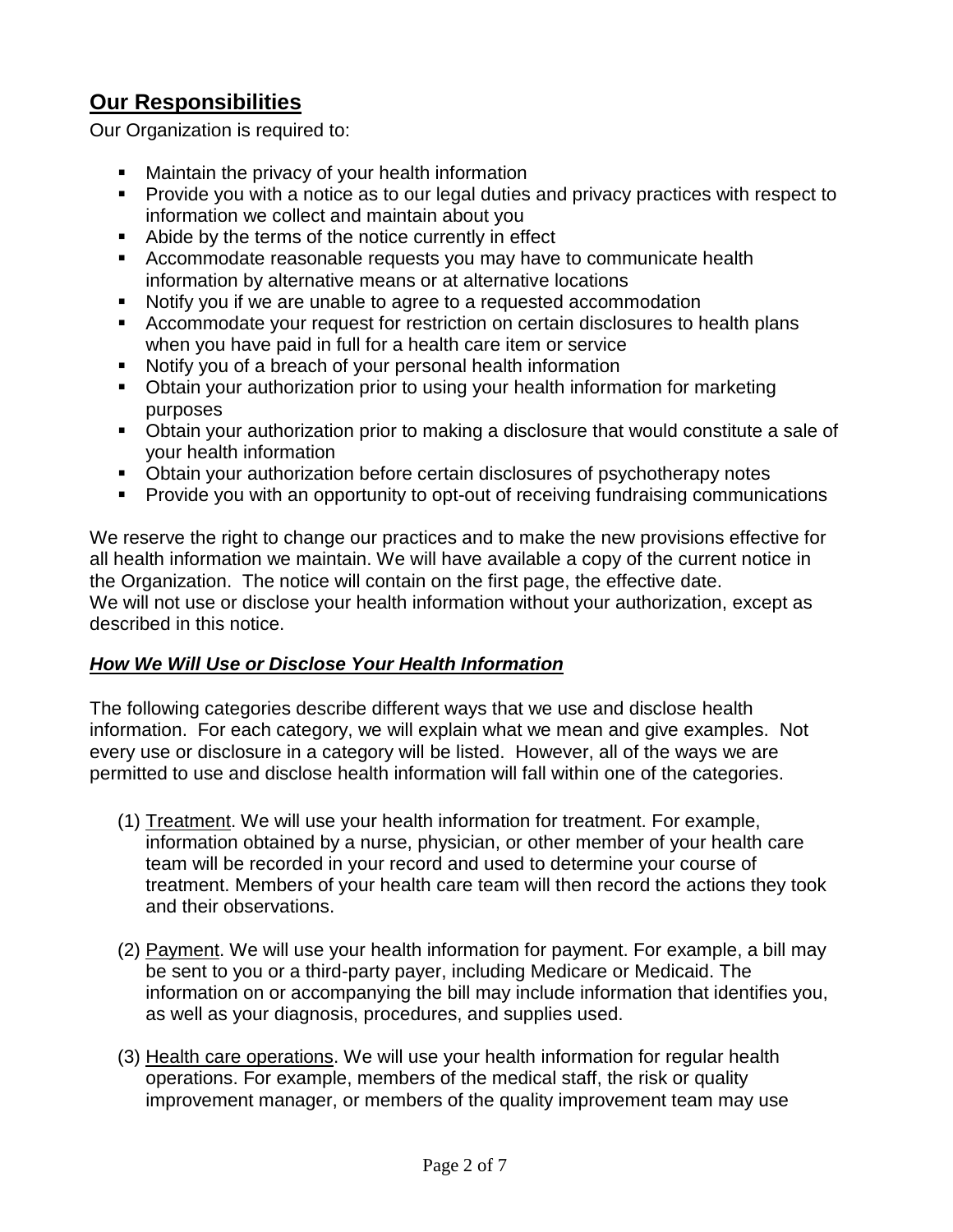information in your health record to assess the care and outcomes in your case and others like it. This information will then be used in an effort to continually improve the quality and effectiveness of the health care and service we provide.

- (4) Additionally, regular health care operations may require periodic disclosures of your health information to Private and State or federally governed agencies for any licensing, credentialing, accreditation and/or certification process by which our community is licensed. For example, the state licensing body may conduct annual surveys to renew our operating license. In accordance with federal mandates, we as an Organization are required to maintain a record of these types of disclosures. You have the right to ask whether your personal health information was disclosed in these situations, and we have an obligation to provide you with an answer, specifying what sections of your health information may have been provided to such agencies.
- (5) Business associates. There are some services provided in our organization through contacts with business associates. Examples include our accountants, consultants and attorneys. When these services are contracted, we may disclose your health information to our business associates so that they can perform the job we have asked them to do. Our business associates are also subject to direct government enforcement regarding the privacy and security of your health information.
- (6) Notification. We may use or disclose health information to notify or assist in notifying a family member, personal representative, or another person responsible for your care, of your location, and general condition. If we are unable to reach your family member or personal representative, then we may leave a message for them at the phone number that they have provided us, e.g., on an answering machine.
- (7) Communication with people involved in your care or payment for your care. Health professionals, using their best judgment, may disclose to an authorized family member, other relative, close personal friend or any other person: your identity, health information relevant to that person's involvement in your care or payment related to your care. If you wish to list any specific family members or friends with whom you do not want your health information shared, please note this on the attached Acknowledgment form.
- (8) Research. We may disclose health information to researchers when their research has been approved by an institutional review board that has reviewed the research proposal and established protocols to ensure the privacy of your health information.
- (9) Coroners, medical examiners, funeral directors. We may disclose health information to funeral directors and coroners to carry out their duties consistent with applicable law.
- (10) Marketing. We may contact you for purposes of informing you of health care products, services, or treatment options offered by this Organization that we think may be of particular interest to you. We may communicate with you for purposes of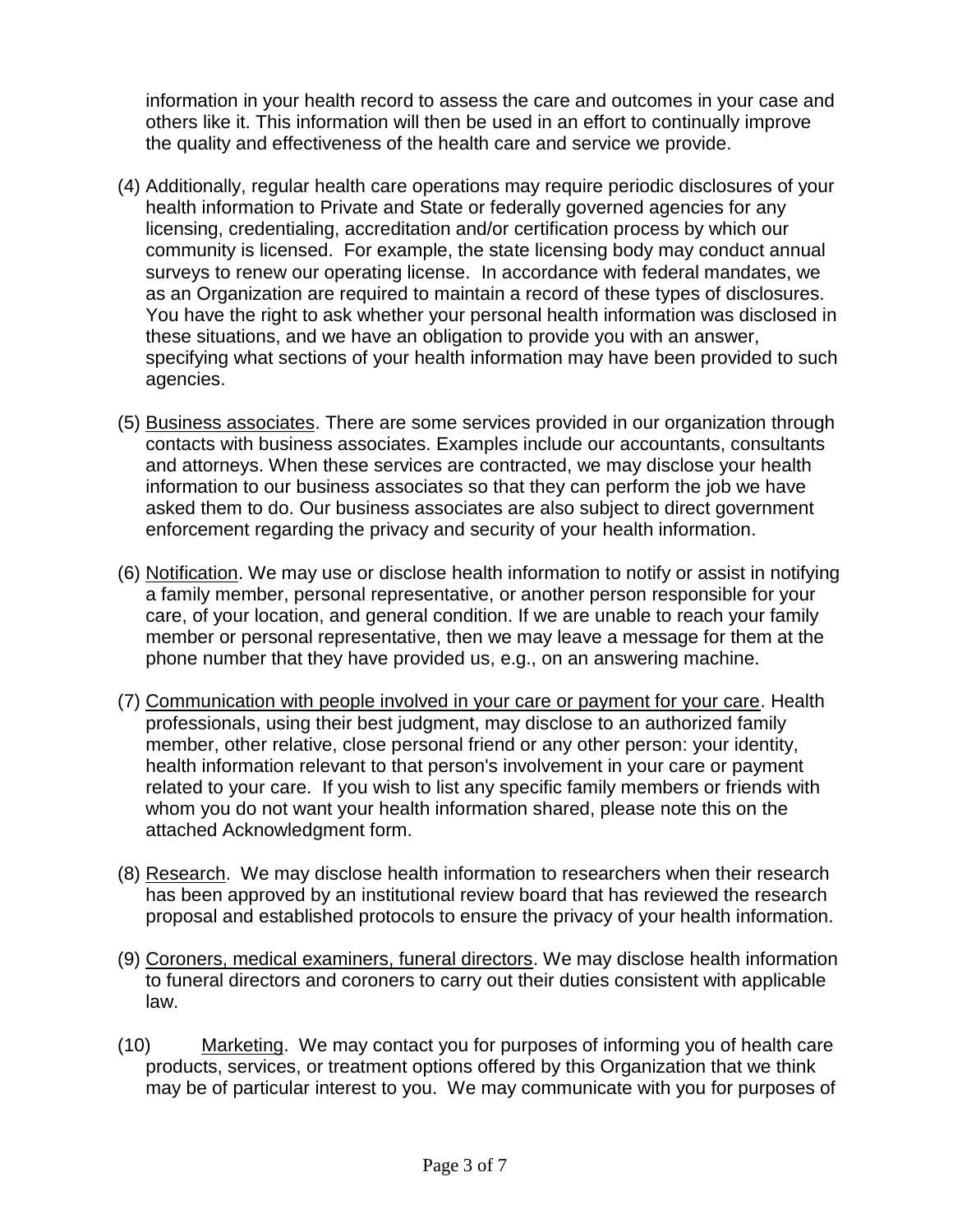case management or care coordination or to recommend alternative treatments, therapies, health care providers, or settings of care.

- (11) Fund-raising. We may contact you as part of a fund-raising effort. You have the right, at any time, to opt-out of fund-raising communications. Any fund-raising materials sent to you on behalf of St. Andrew's Charitable Foundation provide you with an opportunity and instructions for opting-out of receiving future such communications. We may not make your admission contingent on your participation in fundraising for our Organization.
- (12) Food and Drug Administration (FDA). We may disclose to the FDA health information relative to adverse events with respect to food, supplements, product and product defects, or post marketing surveillance information to enable product recalls, repairs, or replacement.
- (13) Law enforcement. We may disclose health information for law enforcement purposes as required by law or in response to a valid subpoena.
- (14) Lawsuits and disputes. If you are involved in a lawsuit or dispute, we may disclose health information about you in response to a court or administrative order. We may also disclose medical information about you in response to a subpoena, discovery request, or other lawful process by someone else in the dispute.
- (15) Reports. Federal law makes provision for your health information to be released to an appropriate health oversight agency, public health authority or attorney, provided that a work force member or business associate believes in good faith that we have engaged in unlawful conduct or have otherwise violated professional or clinical standards and are potentially endangering one or more patients, workers or the public.
- (16) Required by Law. We may disclose your health information as may be required by state and federal law.
- (17) National Security. We may disclose your health information to federal and state officials as may be required for national security.

## *Other Uses of Health Information*

Other uses and disclosures of health information not covered by this notice, or the laws that apply to us, will be made only with your written permission. If you provide us permission to use or disclose health information about you, you may revoke that permission, in writing, at any time. If you revoke your permission, we will no longer use or disclose health information about you for the reasons covered by your written authorization. You understand that we are unable to take back any disclosures we have already made with your permission, and that we are required to retain our records of the care that we provided to you.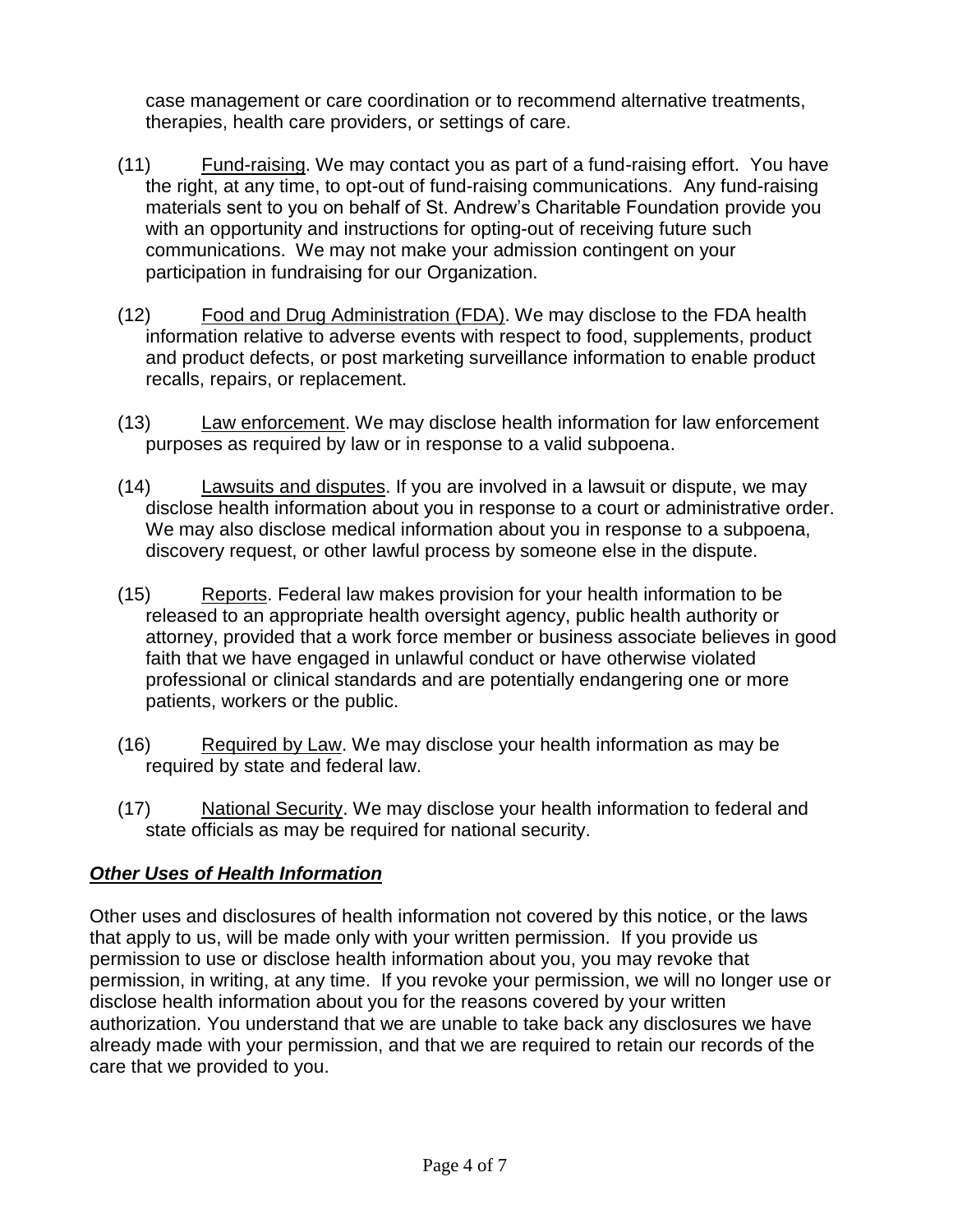## *Your Health Information Rights*

Although your health record is the physical property of the Organization, the information in your health record belongs to you. You have the following rights:

- You have the right to request a restriction or limitation on the health information we use or disclose about you for treatment, payment or health care operations. You also have the right to request a limit on the health information we disclose about you to someone who is involved in your care or the payment for your care, like a family member or friend. Such a request must be made in writing and submitted to the Privacy Officer. We are not required to agree to your request, however, if we do agree, we will comply with your request unless the information is needed to provide you emergency treatment.
- You have the right to request that we communicate with you about health matters by alternative means or at alternative locations. Such a request must be made in writing, and submitted to the Privacy Officer. We will attempt to accommodate all reasonable requests.
- You have the right to inspect and copy health information about you, which will be provided to you in the time frames established by law. Usually this includes medical and billing records, but does not include psychotherapy notes. To inspect or copy your medical records, please contact the Privacy Officer. If you request copies, we will charge you a reasonable fee. We may deny your request to inspect and copy in certain very limited circumstances. If you are denied access to medical information, you may request that the denial be reviewed. Another licensed health care professional chosen by the Organization will review your request and denial. The person conducting the review will not be the person who denied your request. We will comply with the outcome of the review.
- If you believe that any health information in your record is incorrect or if you believe that important information is missing, you may request that we correct or amend the existing information or add the missing information. Such requests must be made in writing to the Privacy Officer, and must provide a reason to support the amendment. We ask that you use the form provided by our Organization to make such requests. For a request form, please contact the Privacy Officer. We may deny your request for an amendment if it is not in writing or does not include a reason to support the request. In addition, we may deny your request if you ask us to amend information that: (1) was not created by us; (2) is not part of the medical information kept by the Organization; (3) is not part of the information which you would be permitted to inspect and copy; or (4) is accurate and complete.
- You may request that we provide you with a written accounting of disclosures made by us during the time period for which you request (not to exceed six years). Such requests must be made in writing to the Privacy Officer. Please note that an accounting will not apply to any of the following types of disclosures: disclosures made for reasons of treatment, payment or health care operations; disclosures made to you or your legal representative, or any other individual involved with your care;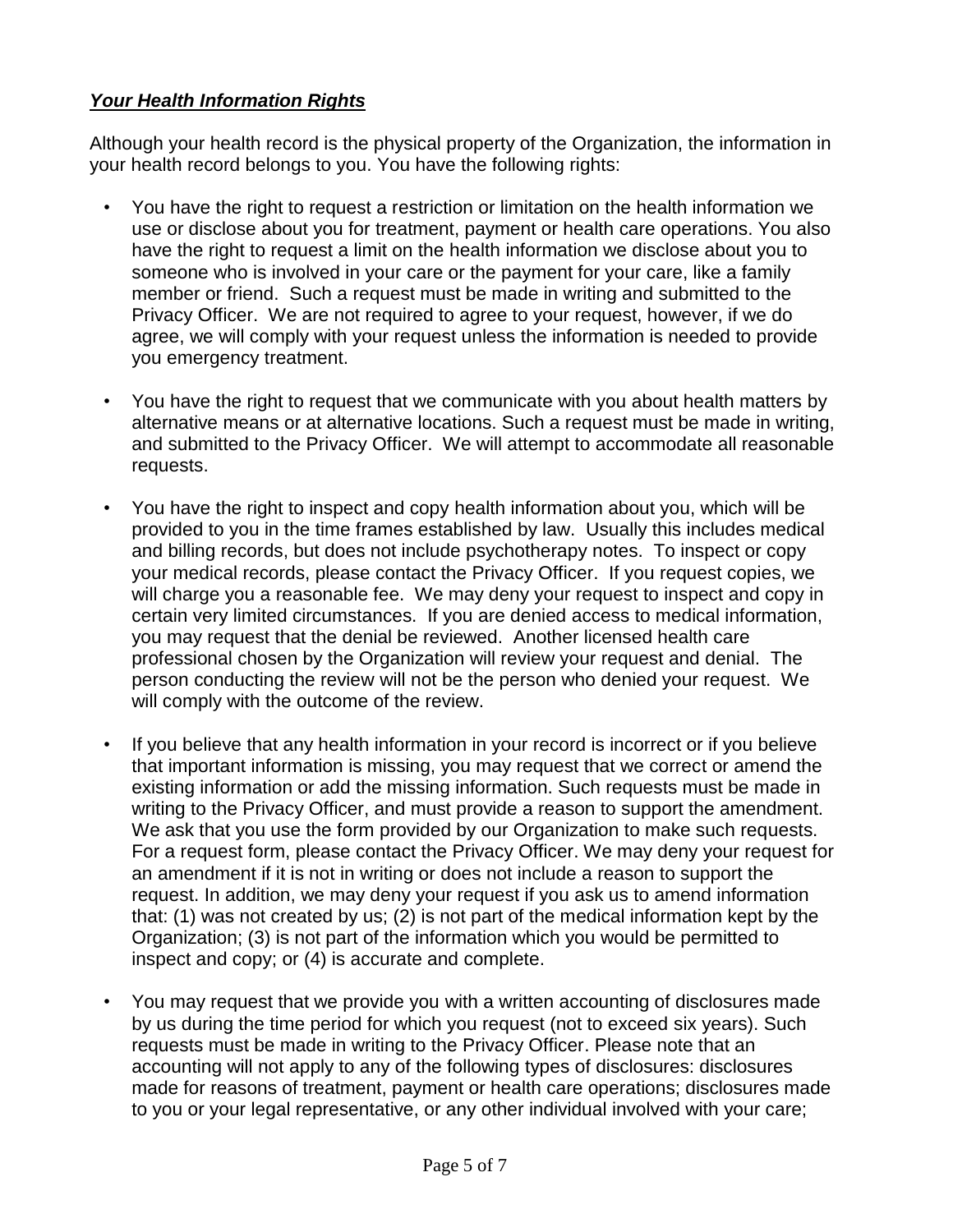disclosures to correctional institutions or law enforcement officials; and disclosures for national security purposes. You will not be charged for your first accounting request in any 12 month period. However, for any requests that you make thereafter, you will be charged a reasonable, cost-based fee.

- You have the right to request a restriction or limitation on the health information we disclose about you to a health plan for purposes of payment or health care operations if you, or someone on your behalf, has paid for the health care item or service out of pocket in full. Such a request must be made in writing and submitted to the Privacy Officer.
- You have the right to obtain a paper copy of our Notice of Privacy Practices upon request.

#### *For More Information or to Report a Problem*

If you have questions and would like additional information, you may contact our Privacy Officer who is the Executive Director at (314) 209-1177**.**

If you believe that your privacy rights have been violated, you may file a complaint with us. These complaints must be communicated to us via our Compliance Website – **www.standrews1.com/compliance** or you may call our Compliance Hotline number at **1- 888-297-3986**. You may also file a complaint with the Secretary of the Federal Department of Health and Human Services. There will be no retaliation for filing a complaint.